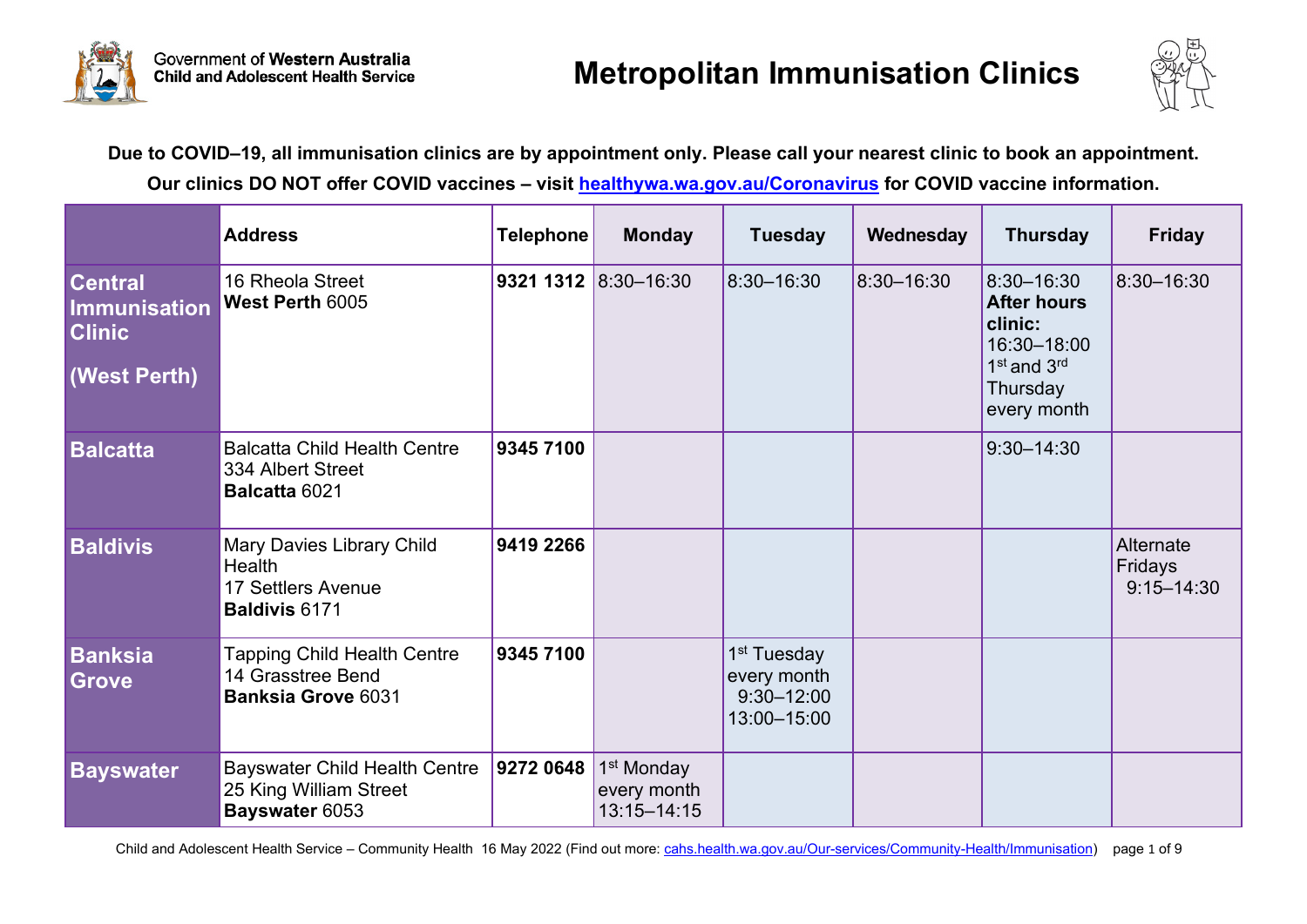

**Due to COVID–19, all immunisation clinics are by appointment only. Please call your nearest clinic to book an appointment.**

|                                               | <b>Address</b>                                                                                              | <b>Telephone</b> | <b>Monday</b>                                           | <b>Tuesday</b>                                                          | Wednesday | <b>Thursday</b>                                                                  | <b>Friday</b>                       |
|-----------------------------------------------|-------------------------------------------------------------------------------------------------------------|------------------|---------------------------------------------------------|-------------------------------------------------------------------------|-----------|----------------------------------------------------------------------------------|-------------------------------------|
| <b>Belmont</b>                                | <b>Belmont Resource Centre</b><br>39 Elizabeth Street<br>Cloverdale 6105                                    | 6151 1308        |                                                         |                                                                         |           | 2 <sup>nd</sup> and 4 <sup>th</sup><br>Thursday<br>every month<br>$9:30 - 14:30$ |                                     |
| <b>Bentley</b><br>(Aboriginal<br>Health Team) | <b>Bentley Community Health</b><br>Centre<br>22 Coolgardie Street<br>Bentley 6102                           | 9458 4383        |                                                         | $9:30 - 15:00$                                                          |           |                                                                                  |                                     |
| <b>Bertram</b>                                | <b>William Bertram Community</b><br>Centre<br><b>Johnson Road</b><br>Bertram 6167                           | 9419 2266        |                                                         |                                                                         |           |                                                                                  | Alternate<br>Fridays<br>09:15-12:00 |
| <b>Butler</b>                                 | <b>Butler Community Centre</b><br>55 Kingsbridge Boulevard<br>(Corner Connolly Drive)<br><b>Butler 6036</b> | 9345 7100        |                                                         | 2 <sup>nd</sup> Tuesday<br>every month<br>$9:30 - 15:00$                |           |                                                                                  |                                     |
| <b>Cannington</b>                             | <b>Cannington Leisureplex</b><br><b>Corner Seven Oaks and Wharf</b><br><b>Streets</b><br>Cannington 6107    | 6151 1308        | 1 <sup>st</sup> Monday<br>every month<br>$9:30 - 14:30$ |                                                                         |           |                                                                                  |                                     |
| <b>Carramar</b>                               | 5 Rawlinna Parkway<br>Carramar 6031                                                                         | 9345 7100        |                                                         | 3 <sup>rd</sup> Tuesday<br>every month<br>$9:30 - 12:00$<br>13:00-15:00 |           |                                                                                  |                                     |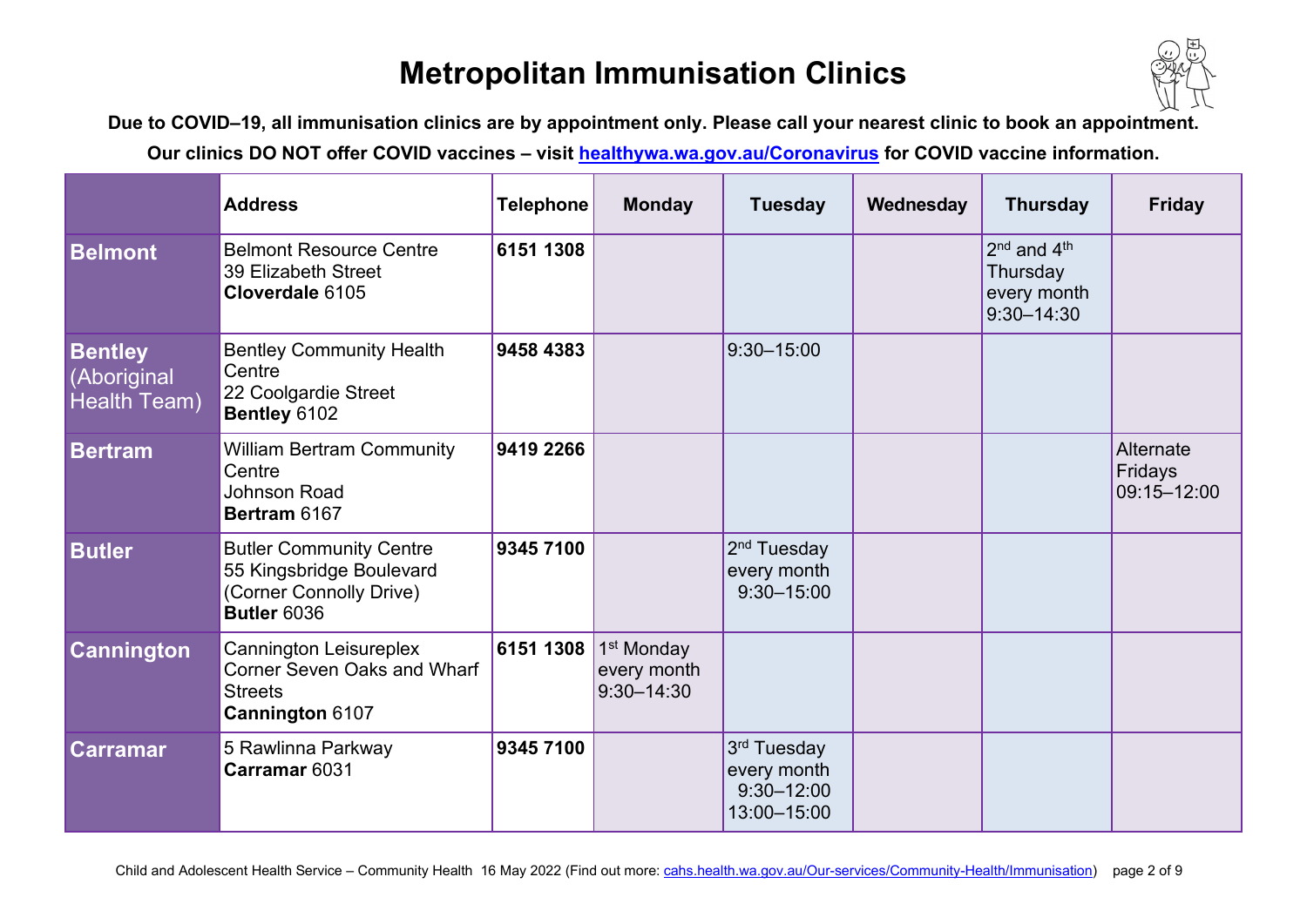

**Due to COVID–19, all immunisation clinics are by appointment only. Please call your nearest clinic to book an appointment.**

|                                    | <b>Address</b>                                                                | <b>Telephone</b> | <b>Monday</b> | <b>Tuesday</b> | Wednesday                              | <b>Thursday</b>                                                                            | <b>Friday</b>  |
|------------------------------------|-------------------------------------------------------------------------------|------------------|---------------|----------------|----------------------------------------|--------------------------------------------------------------------------------------------|----------------|
| <b>Dudley Park</b>                 | Dudley Park Child and Parent<br>Centre<br>Kooljack Street<br>Dudley Park 6210 | 9586 4401        |               |                |                                        | Alternate<br><b>Thursdays</b><br>$9:15 - 14:30$                                            |                |
| <b>East Perth</b><br><b>Clinic</b> | <b>East Perth Child Health Centre</b><br>36 Moore Street<br>East Perth 6004   | 6151 1308        |               |                |                                        | $2nd$ and $4th$<br>Thursday<br>every month<br>$9:30 - 13:45$                               |                |
| <b>Ellenbrook</b>                  | <b>Ellenbrook Library</b><br>90 Main Street<br>Ellenbrook 6069                | 6151 1308        |               |                |                                        |                                                                                            | $9:30 - 14:30$ |
| <b>Falcon</b>                      | <b>Falcon Child Health Centre</b><br>60 Linville Street<br><b>Falcon 6210</b> | 9586 4401        |               |                | Alternate<br>Wednesdays<br>09:30-14:30 |                                                                                            |                |
| <b>Forrestfield</b>                | <b>Woodlupine Centre</b><br>88 Hale Road<br>Forrestfield 6058                 | 6151 1308        |               |                |                                        | 1 <sup>st</sup> Thursday<br>$9:30 - 14:15$<br>3rd Thursday<br>$0900 - 1200$<br>every month |                |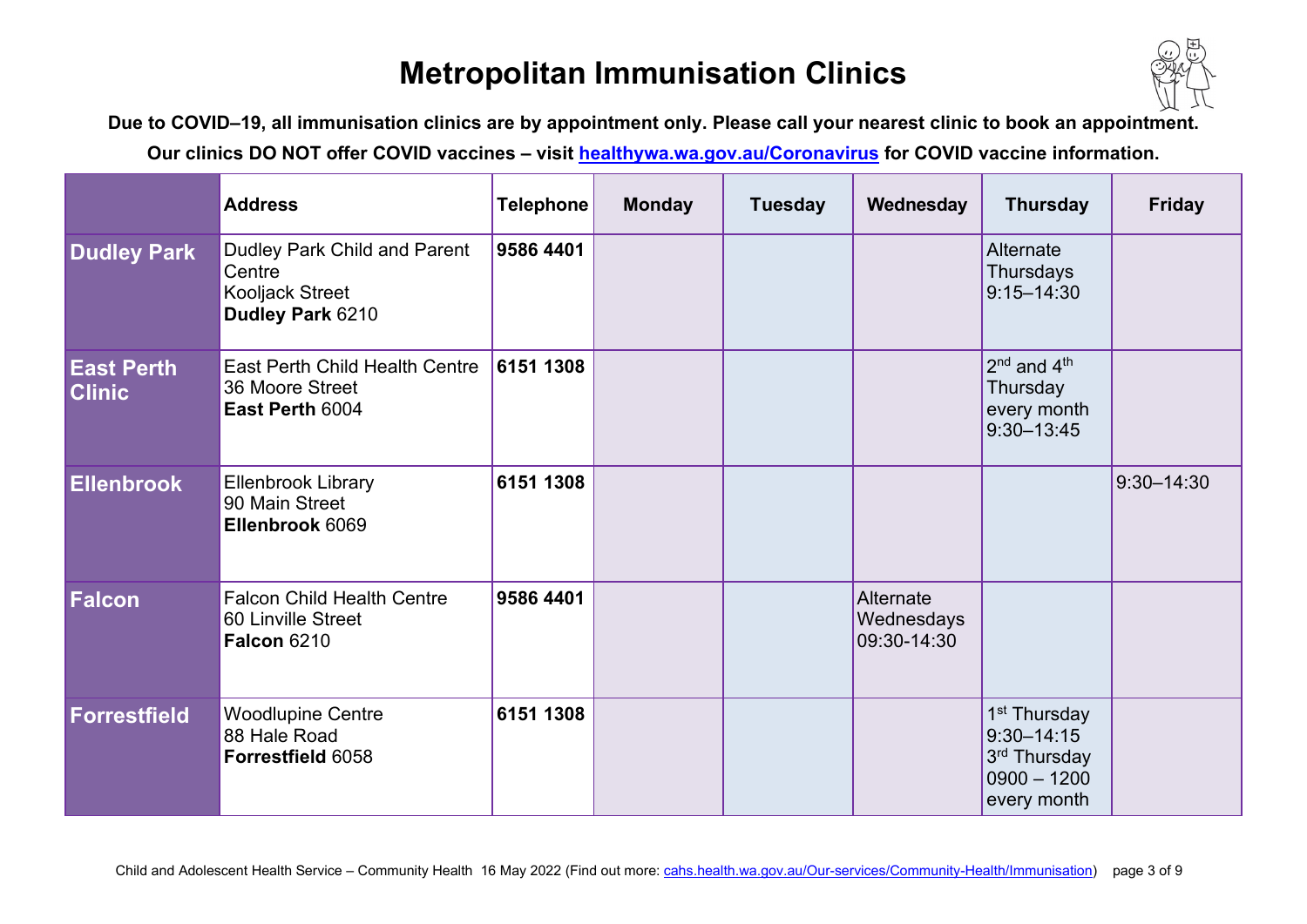

**Due to COVID–19, all immunisation clinics are by appointment only. Please call your nearest clinic to book an appointment.**

|                     | <b>Address</b>                                                                                              | <b>Telephone</b>                    | <b>Monday</b>                 | <b>Tuesday</b>                                                                                         | Wednesday                                 | <b>Thursday</b>                                  | <b>Friday</b>                 |
|---------------------|-------------------------------------------------------------------------------------------------------------|-------------------------------------|-------------------------------|--------------------------------------------------------------------------------------------------------|-------------------------------------------|--------------------------------------------------|-------------------------------|
| <b>Glen Forrest</b> | <b>Glen Forrest Child Health</b><br>Centre<br>47 Marnie Road<br>Glen Forrest 6071                           | 6151 1308                           |                               |                                                                                                        |                                           | 3rd Thursday<br>of every<br>month<br>12:45-14:30 |                               |
| <b>Gosnells</b>     | <b>Gosnells Child and Parent</b><br>Centre<br>173 Hick Street<br>(access via Clara Street)<br>Gosnells 6110 | 6151 1308                           |                               |                                                                                                        | Alternate<br>Wednesdays<br>$9:15 - 14:30$ |                                                  |                               |
| <b>Harrisdale</b>   | <b>Bakers House</b><br>10 Welcome Meander<br>Harrisdale 6112                                                | 6151 1308                           |                               | $9:15 - 14:30$                                                                                         |                                           |                                                  |                               |
| <b>Hilton</b>       | <b>Hilton Child Health Centre</b><br>34 Paget Street<br>Hilton 6163                                         | 6151 1308                           | $9:00 - 12:30$<br>13:30-15:00 | $9:00 - 12:30$<br>13:30-15:00                                                                          | $9:00 - 12:30$<br>13:30-15:00             |                                                  | $9:00 - 12:30$<br>13:30-15:00 |
| Joondalup           | External room outside<br>Joondalup Library<br>102 Boas Avenue<br>Joondalup 6027                             | 9400 4938<br><b>or</b><br>9400 4954 |                               | 2 <sup>nd</sup> and 3 <sup>rd</sup><br>Tuesday<br>8:45-13:00<br>4 <sup>th</sup> Tuesday<br>12:30-17:00 |                                           |                                                  |                               |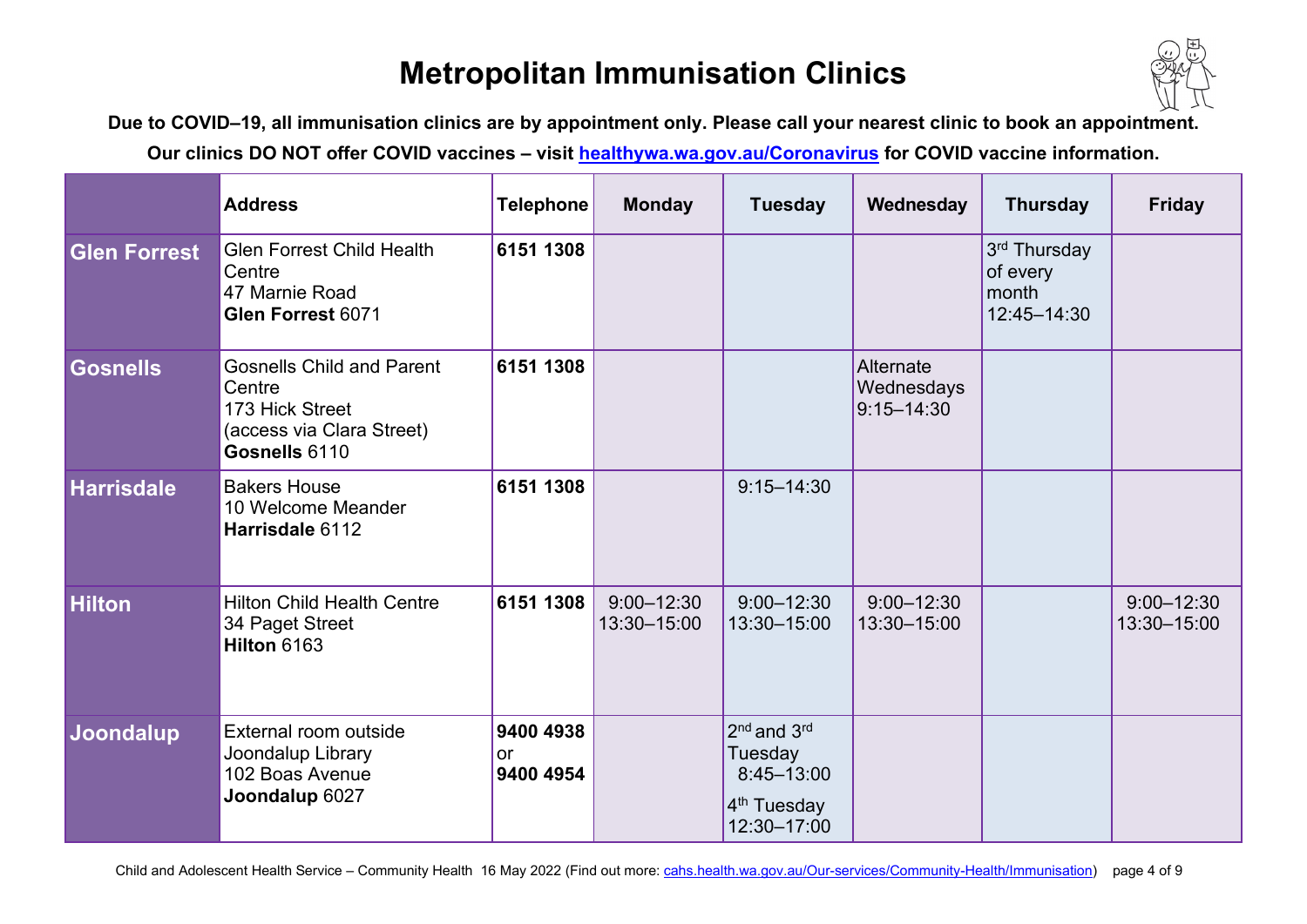

**Due to COVID–19, all immunisation clinics are by appointment only. Please call your nearest clinic to book an appointment.**

|                                                         | <b>Address</b>                                                                                                               | <b>Telephone</b> | <b>Monday</b> | <b>Tuesday</b>                | Wednesday                                                | <b>Thursday</b>             | <b>Friday</b>                               |
|---------------------------------------------------------|------------------------------------------------------------------------------------------------------------------------------|------------------|---------------|-------------------------------|----------------------------------------------------------|-----------------------------|---------------------------------------------|
| Kwinana                                                 | Kwinana Child Health Centre<br>1 Peel Row<br>Kwinana 6167                                                                    | 9419 2266        |               | $9:00 - 12:00$<br>13:00-15:00 | Alternate<br>Wednesdays<br>$9:00 - 12:00$<br>13:00-15:00 | Thursdays<br>$9:00 - 15:00$ |                                             |
| Langford                                                | <b>Langford Child Health Centre</b><br>Corner Brookman and Langford<br>Avenues<br>Langford 6147                              | 6151 1308        |               |                               |                                                          |                             | One Friday<br>every month<br>$9:15 - 14:30$ |
| Lockridge                                               | Lockridge Child Health Centre<br>32 Weddall Road<br>Lockridge 6054                                                           | 6151 1308        |               | $9:00 - 15:00$                |                                                          |                             |                                             |
| <b>Maddington</b><br>(Aboriginal<br><b>Health Team)</b> | <b>Champion Centre</b><br>76 Champion Drive<br>Seville Grove 6112                                                            | 6330 3110        |               |                               | 10:00-13:00                                              |                             |                                             |
| Maddington<br><b>East</b>                               | East Maddington Child and<br><b>Parent Centre</b><br>79 Pitchford Avenue<br>(access via Westfield Street)<br>Maddington 6109 | 6151 1308        |               |                               |                                                          |                             | Alternative<br>Fridays<br>$9:15 - 14:30$    |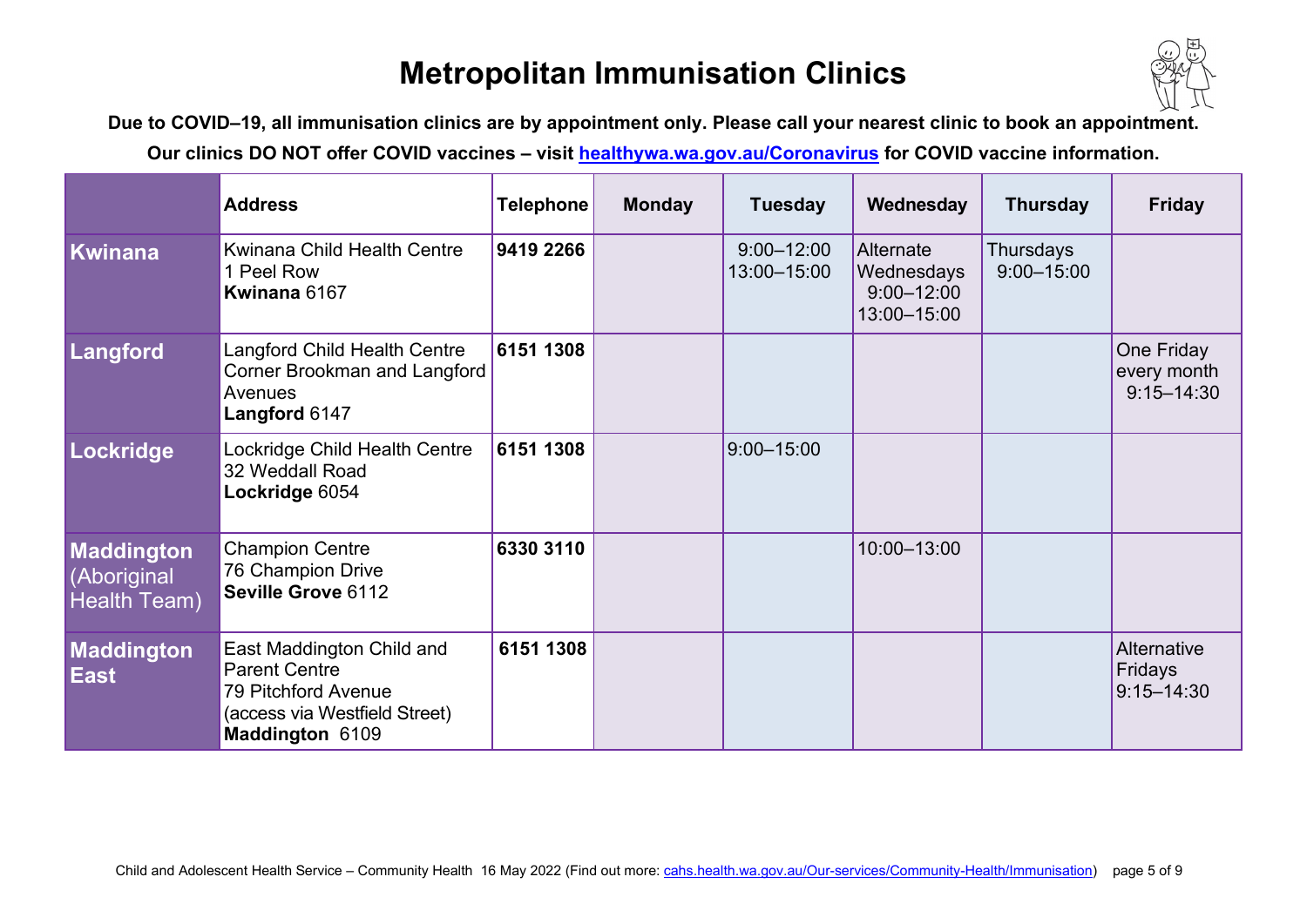

**Due to COVID–19, all immunisation clinics are by appointment only. Please call your nearest clinic to book an appointment.**

|                 | <b>Address</b>                                                                        | <b>Telephone</b> | <b>Monday</b>                                            | <b>Tuesday</b>                                                                | Wednesday                                                                          | <b>Thursday</b>                          | <b>Friday</b> |
|-----------------|---------------------------------------------------------------------------------------|------------------|----------------------------------------------------------|-------------------------------------------------------------------------------|------------------------------------------------------------------------------------|------------------------------------------|---------------|
| Mandurah        | <b>Mandurah Child Health Centre</b><br>112 Lakes Road<br>Mandurah 6210                | 9586 4401        | 9:00-15:00                                               | <b>Tuesdays</b><br>$9:00 - 15:00$<br>(except $1st$<br>Tuesday of<br>the month |                                                                                    | Alternate<br>Thursdays<br>$9:00 - 15:00$ |               |
| <b>Maylands</b> | The Rise<br>28 Eighth Avenue<br>Maylands 6051                                         | 9272 0648        |                                                          |                                                                               | 2 <sup>nd</sup> and 4 <sup>th</sup><br>Wednesday<br>every month<br>$13:15 - 14:15$ |                                          |               |
| Merriwa         | <b>Merriwa Community Centre</b><br>16 Jenolan Way<br>Merriwa 6030                     | 9345 7100        |                                                          |                                                                               | 3 <sup>rd</sup><br>Wednesday<br>every month<br>$9:30 - 12:00$                      |                                          |               |
| Midvale         | <b>Midvale Community Health</b><br>2/36 Mathoura St<br>Midland 6056                   | 6151 1308        |                                                          |                                                                               | $9:00 - 15:30$                                                                     |                                          |               |
| Mirrabooka      | Mirrabooka Child Health Centre 9345 7100<br>4/14 Chesterfield Road<br>Mirrabooka 6061 |                  | 9:00-15:45                                               |                                                                               | 9:00-15:45                                                                         |                                          |               |
| Morley          | Morley Child Health Centre<br>2 Mangini Street<br>Morley 6062                         | 9272 0648        | 2 <sup>nd</sup> Monday<br>every month<br>$13:15 - 14:15$ |                                                                               |                                                                                    |                                          |               |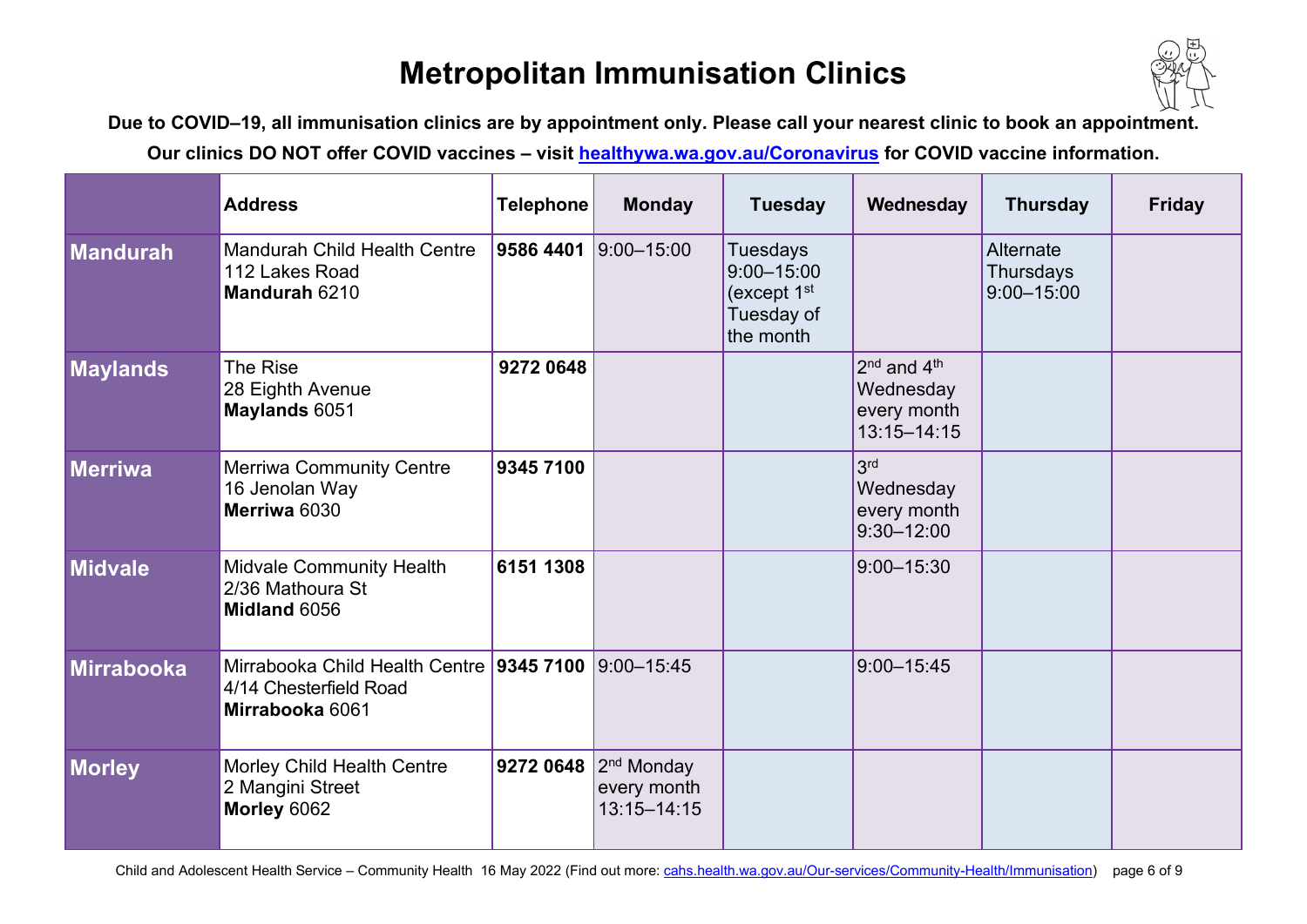

**Due to COVID–19, all immunisation clinics are by appointment only. Please call your nearest clinic to book an appointment.**

|                            | <b>Address</b>                                                                          | <b>Telephone</b> | <b>Monday</b>                                  | <b>Tuesday</b> | Wednesday                                                     | <b>Thursday</b> | <b>Friday</b> |  |
|----------------------------|-----------------------------------------------------------------------------------------|------------------|------------------------------------------------|----------------|---------------------------------------------------------------|-----------------|---------------|--|
| <b>Morley (East)</b>       | Cnr Gayswood Way and<br><b>Hampton Square West</b><br>Morley 6062                       | 9272 0648        | $3rd$ Monday<br>every month<br>$13:15 - 14:15$ |                |                                                               |                 |               |  |
| Noranda                    | Noranda Child Health Centre<br>2 Garson Court<br>Noranda 6062                           | 9272 0648        | $4th$ Monday<br>every month<br>$13:15 - 14:15$ |                |                                                               |                 |               |  |
| Peppermint<br><b>Grove</b> | The River Room Community<br>Centre<br>1 Leake Street Peppermint<br><b>Grove 6011</b>    | 6151 1308        |                                                |                | 1 <sup>st</sup><br>Wednesday<br>every month<br>$9.15 - 12.30$ |                 |               |  |
| Pinjarra                   | <b>Murray Health Centre</b><br><b>McKay Street</b><br>Pinjarra 6208                     | 9586 4400        |                                                |                | Alternate<br>Wednesdays<br>$9:30 - 14:30$                     |                 |               |  |
| <b>Port Kennedy</b>        | <b>Port Kennedy Family Activity</b><br>Centre<br>5-9 Clipper Drive<br>Port Kennedy 6172 | 9419 2266        | Clinic unavailable until further notice        |                |                                                               |                 |               |  |
| <b>Rockingham</b>          | <b>Ameer Street Child Health</b><br>Centre<br>8-10 Ameer Street<br>Rockingham 6168      | 9419 2266        |                                                |                | Alternate<br>Wednesdays<br>$9:15 - 15:00$                     |                 |               |  |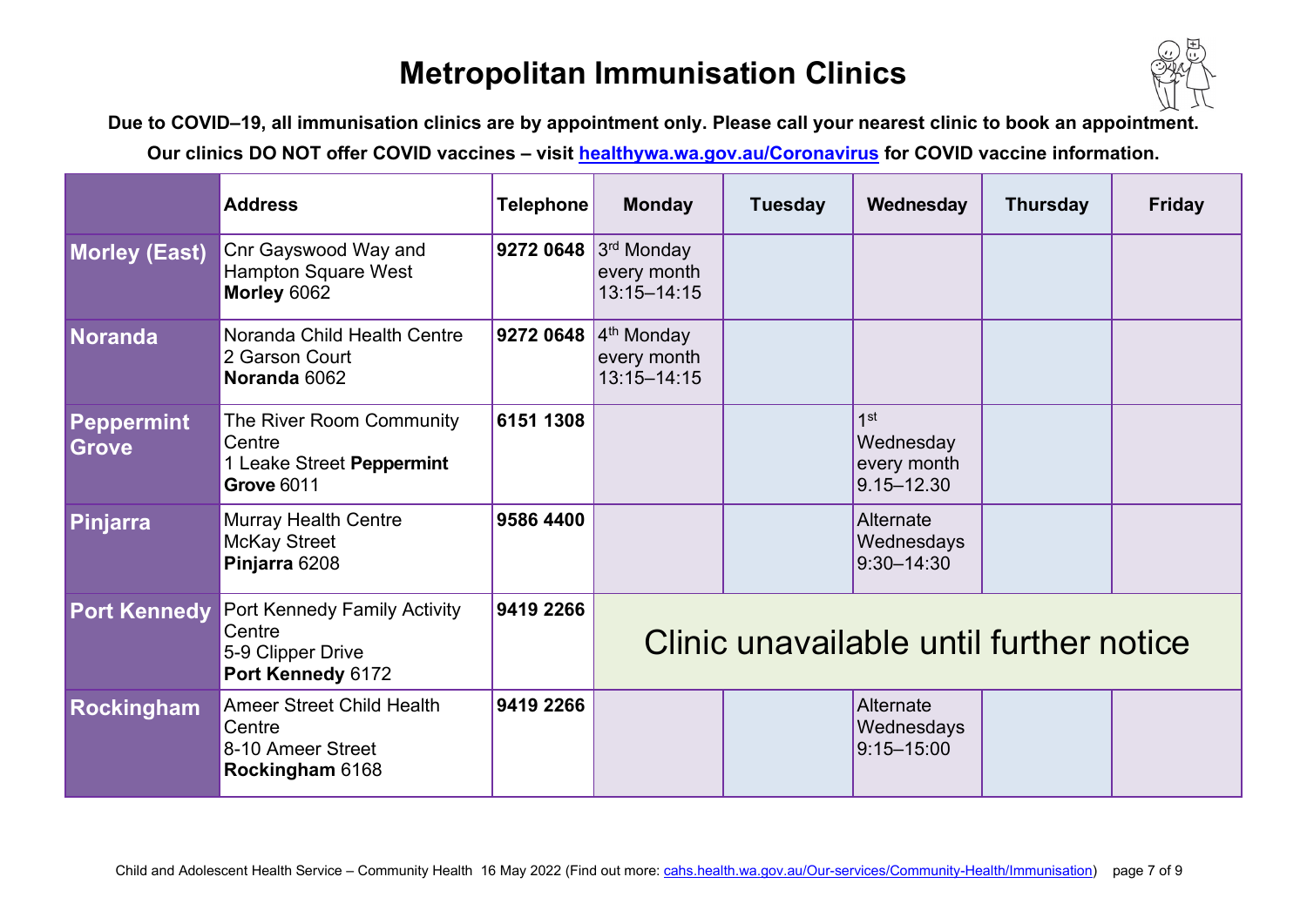

**Due to COVID–19, all immunisation clinics are by appointment only. Please call your nearest clinic to book an appointment.**

|                                 | <b>Address</b>                                                                                     | Telephone | <b>Monday</b>                                              | <b>Tuesday</b>                                                                  | Wednesday | <b>Thursday</b> | <b>Friday</b>                               |
|---------------------------------|----------------------------------------------------------------------------------------------------|-----------|------------------------------------------------------------|---------------------------------------------------------------------------------|-----------|-----------------|---------------------------------------------|
| <b>South Lake</b>               | South Lake Child Health Clinic<br>2 South Lake Drive<br>South Lake 6164                            | 6151 1308 |                                                            |                                                                                 |           | $9:00 - 14:45$  |                                             |
| <b>South Perth</b>              | South Perth Community Centre<br><b>Cnr Sandgate Street and South</b><br>Terrace<br>South Perth 615 | 6151 1308 | $2nd$ and $4th$<br>Monday every<br>month<br>$9:30 - 14:30$ |                                                                                 |           |                 |                                             |
| Victoria Park                   | <b>Victoria Park</b><br>Leisurelife Centre<br>248 Gloucester Street<br>East Victoria Park 6101     | 6151 1308 |                                                            | 1 <sup>st</sup> and 3 <sup>rd</sup><br>Tuesday<br>every month<br>$9:30 - 14:30$ |           |                 |                                             |
| <b>Waroona</b>                  | <b>Waroona Community Resource</b><br>Centre<br>10 Henning Street<br>Waroona 6215                   | 9586 4401 |                                                            | 1 <sup>st</sup> Tuesday<br>every month<br>9:30-13:00                            |           |                 |                                             |
| <b>Westfield</b><br><b>Park</b> | Westfield Park Child and<br><b>Parent Centre</b><br>11 Hemingway Drive<br>Camillo 6111             | 6151 1308 |                                                            |                                                                                 |           |                 | One Friday<br>every month<br>$9:00 - 14:30$ |